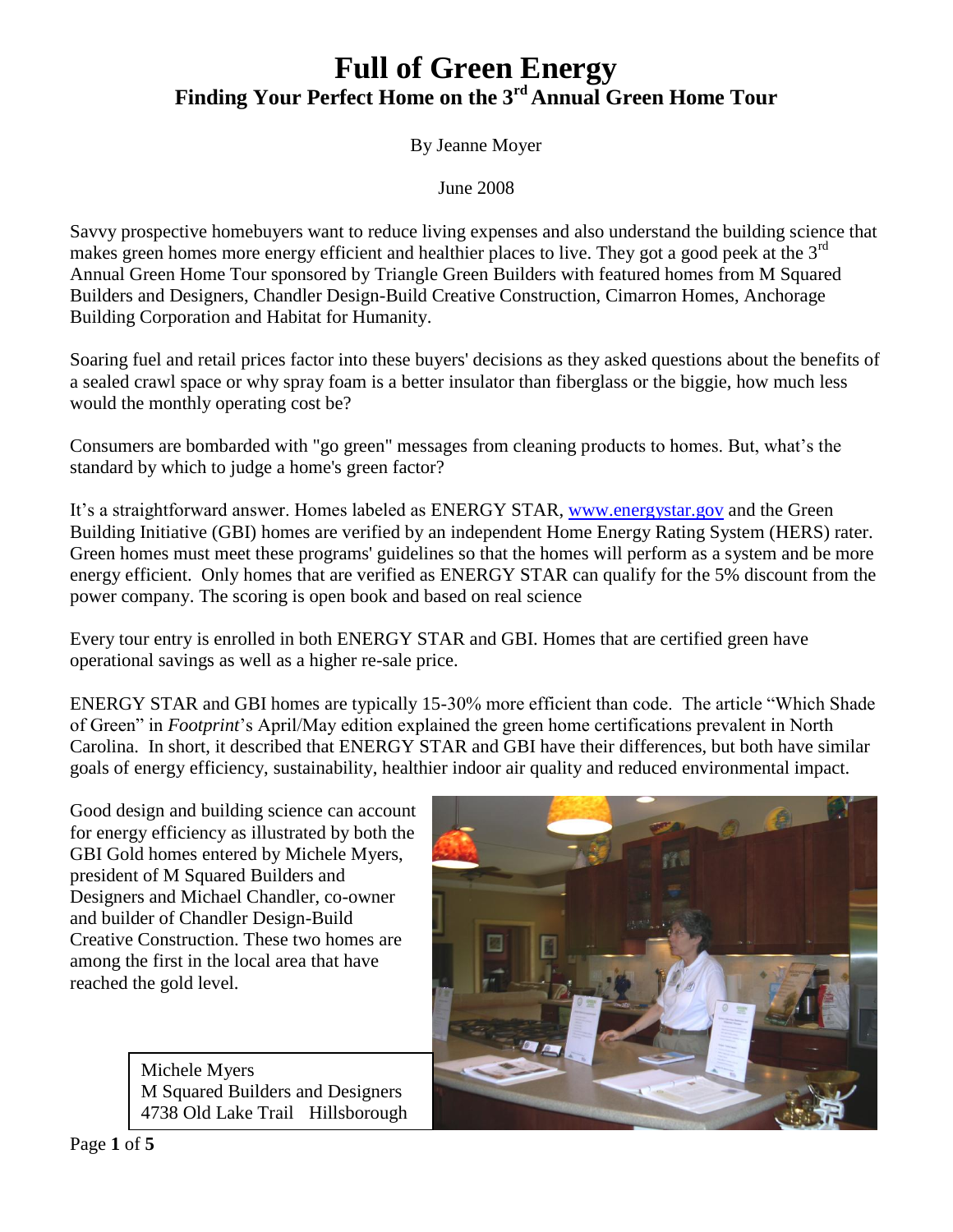Myers is known for her emphasis on indoor air quality. M Squared Builders carries this same emphasis in green renovations by focusing on low VOC (volatile organic compounds) products for the kitchen and bath.



Chandler's attention with creating a sealed home is evident in this custom home under construction in Hillsborough. He likens his process to someone picking up pennies to save serious money. Small fixes such as caulking and sealing around windows, air handlers and crawl spaces can save homeowners big bucks.

Michael Chandler (right) discusses building science with a tour visitor. Chandler Design Build 117 Calithea Lane Hillsborough

The star of this year's show was Cimarron's 1800-square foot solar hot water and geothermal home in Mebane with an affordable price tag. According to Danny Winters, estimator/purchasing agent for Cimarron Homes, Cimarron could build this home again for the mid \$200s. Wake County folks, don't get too excited as Cimarron only builds in Orange and Durham counties. But keep your eyes open as a well known Wake County builder will be introducing features beyond the ENERGY STAR guidelines in an average price range.

The Ashbury Glen home's geothermal well housed in one corner of the garage takes about as much space as the jacketed water heater in the other corner, while leaving ample space for two cars. The solar hot water panels unobtrusively face the back of the house and this house is pre-wired to become a full photovoltaic solar powered home in the future. Cimarron's homeowners should anticipate power bills 30% less than comparable homes.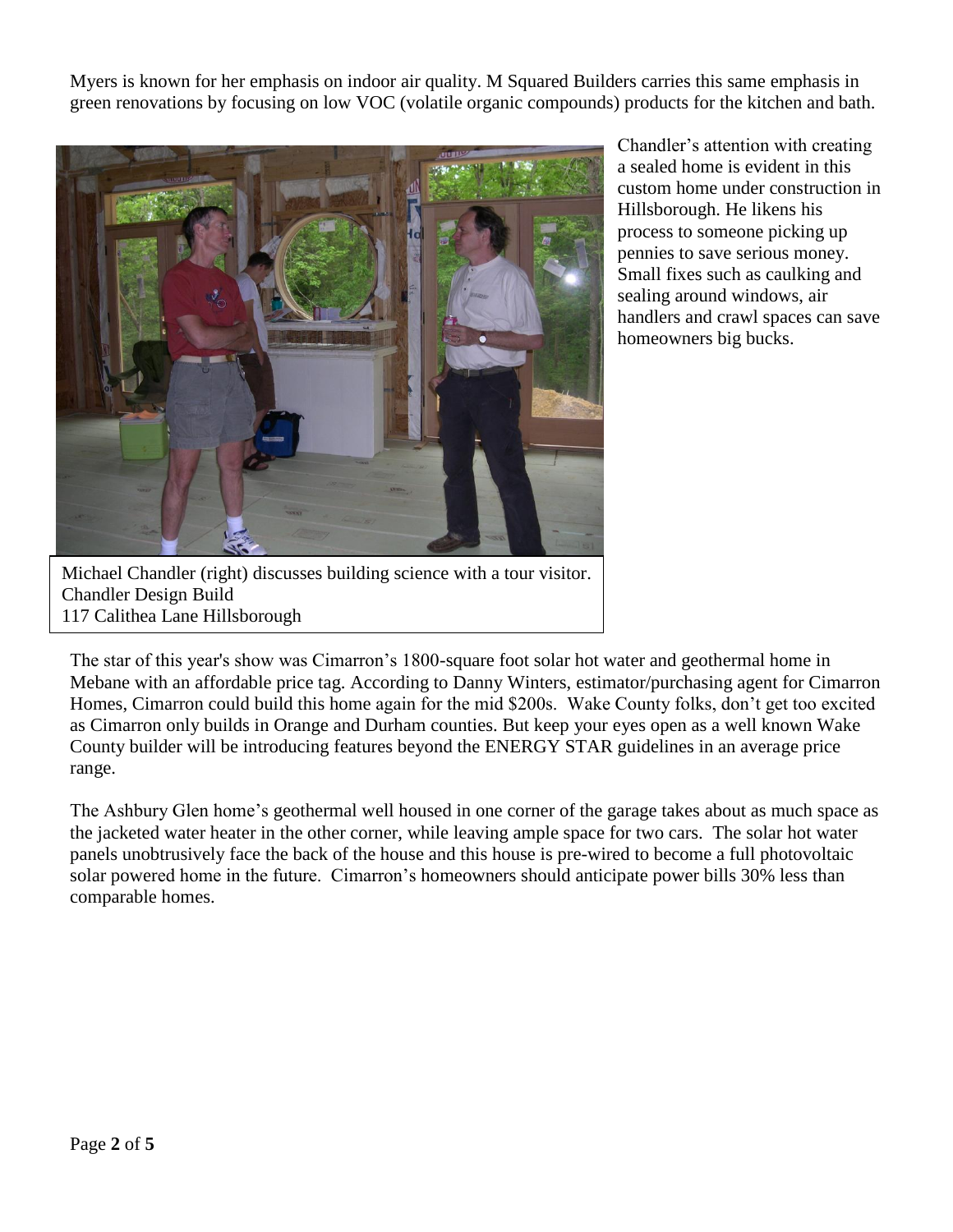Cimarron Homes 30 Pink Dogwood Lane Mebane Ashbury Green



BELOW: Jacketed Solar Hot Water Heater (left) and Geothermal Well (right)



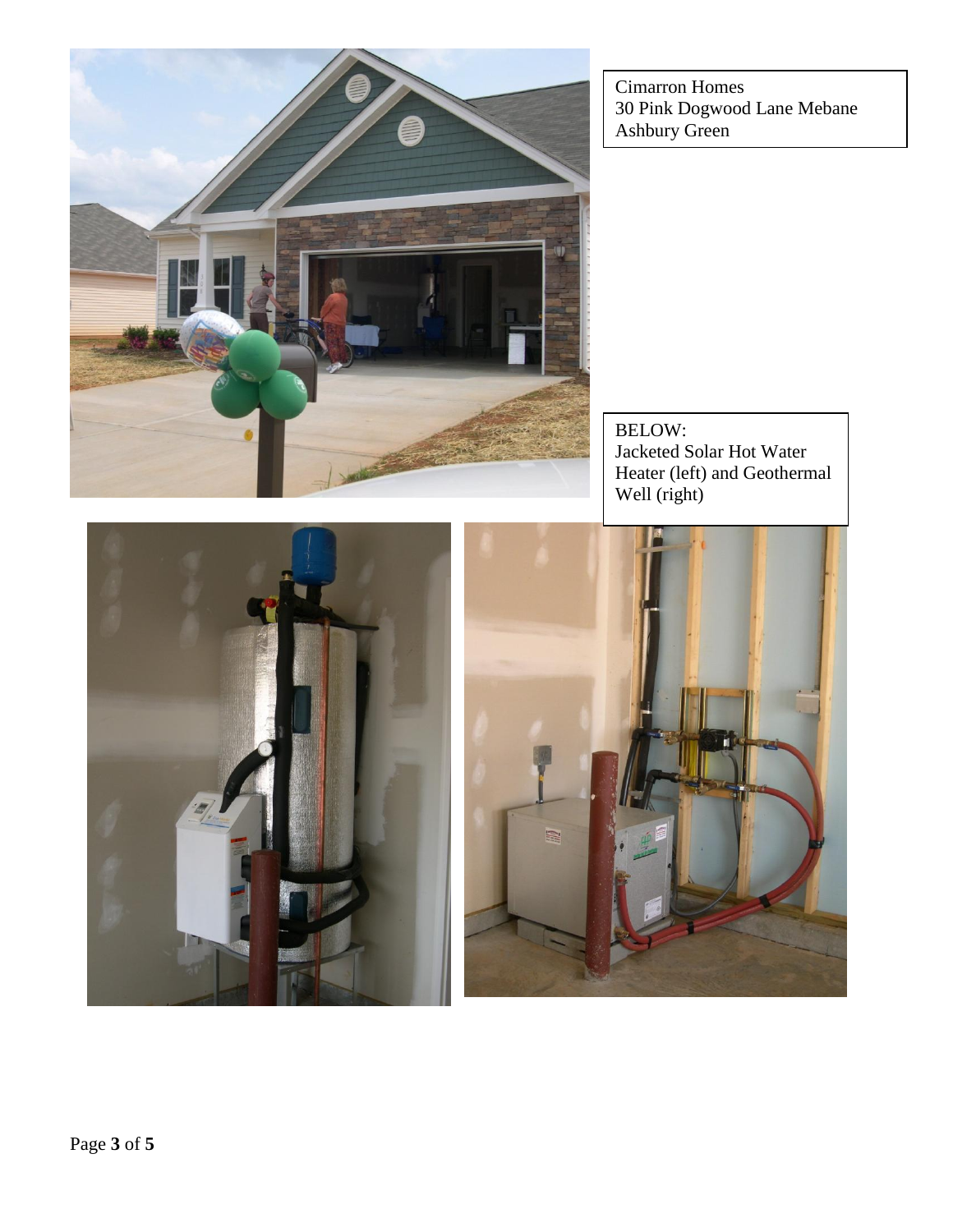

Cimarron was applauded time and time again during the weekend for their vision and flexibility to build green, even though are a production and not a custom builder. Here's what visitors were saying, "You built this home with all these green option for THIS price?" and "This is the only home on the tour that was within my price range."

Custom builder Anchorage Building Corporation's two homes featured solar technology: true passive, hot water and photovoltaic in convenient aging-in-place homes. According to Kevin Murphy, Anchorage's construction manager, "In the past year we have experienced a sharp trend away from the McMansion. Instead buyers want a modest size home between 2,100 and 2,800 square feet with low to no maintenance features. Empty nesters in particular are interested in renewable energy. Eliminating their energy bill by installing solar power reduces the stress on their budget during retirement."

Kudos also goes out to the Habitat for Humanity Home of Orange County and the Orange Community Housing & Land Trust in Carrboro. Both homes are certifying through the System Vision program that will result in an average monthly electric bill of under \$30 for heating and cooling. As these Habitat and the other builders' homes prove, it is possible to build energy efficient, healthy and durable home in an affordable price range.